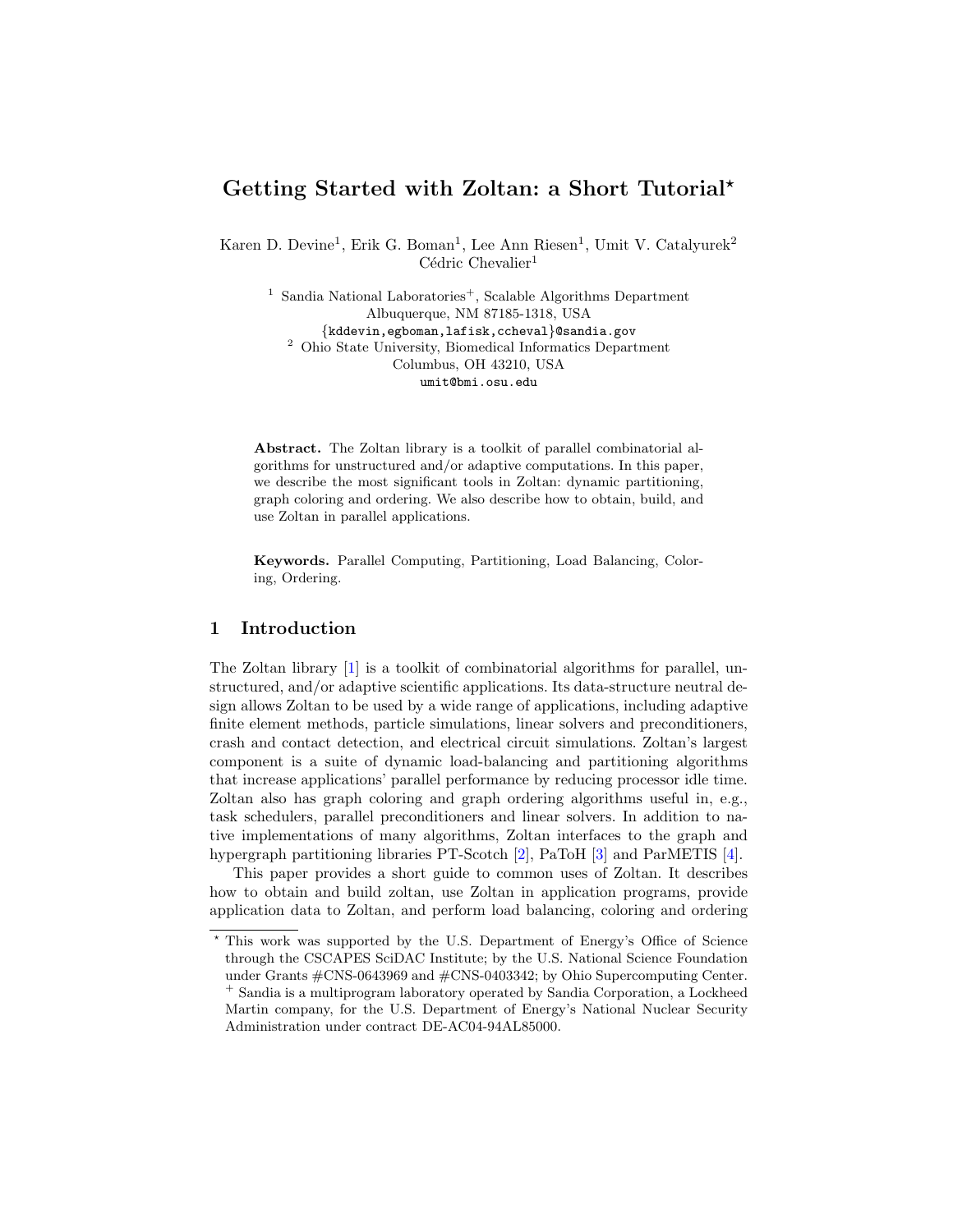using Zoltan. At the end of the paper, we list several resources for obtaining more information about Zoltan.

Throughout the paper, we refer the reader to specific pages of the Zoltan User's Guide [\[5\]](#page-9-2). The Zoltan User's Guide is included in the Zoltan distribution in Zoltan/doc/Zoltan html/ug html; it is also on-line at [http://www.cs.sandia.gov/](http://www.cs.sandia.gov/Zoltan/ug_html) [Zoltan/ug\\_html](http://www.cs.sandia.gov/Zoltan/ug_html). In this paper, references to specific pages are given as the corresponding file in these directories.

### 2 Downloading and Building Zoltan

Zoltan is available both as a stand-alone software package, or as a package within the Trilinos [\[6\]](#page-9-3) framework. You can download Zoltan from the Zoltan website: [http://www.](http://www.cs.sandia.gov/Zoltan) [cs.sandia.gov/Zoltan](http://www.cs.sandia.gov/Zoltan); untarring the file produces the Zoltan main directory Zoltan. In Trilinos v9 or later, the Zoltan main directory is Trilinos/packages/zoltan.

Zoltan requires MPI for interprocessor communication. To build Zoltan, a C compiler is required. C++ and Fortran90 compilers are needed only if users want Zoltan's optional Fortran90 and C++ interfaces. In this paper, we focus on the C interface.

Zoltan must be built in a separate, user-created directory (e.g., Zoltan/BuildDir), not in the main Zoltan directory. To build Zoltan using Autotools, users first run (in their build directory) the auto-configuration tool configure and then compile using make. The configuration tool allows paths to third-party libraries such as ParMETIS, PT-Scotch and PaToH to be specified through arguments to configure. These options can be seen with the following command issued in their build directory: ../configure --help.

Although Zoltan can be built to run without MPI, most Zoltan users prefer a parallel build that runs on multiple processors. These users must link with MPI and may choose to compile with the MPI compilers. To enable the parallel build, users must use the  $-$ -enable-mpi option; they can also require that MPI compilers (e.g., mpicc,  $mpic++$ ) be used by specifying  $--with-mpi-compliers$ .

The script in Figure [1](#page-2-0) is an example of configuration and build commands using Autotools. It specifies that Zoltan should be built with both the ParMETIS and PT-Scotch interfaces. Paths to both ParMETIS and PT-Scotch are given. The prefix option states where Zoltan should be installed; in this example, Zoltan's include files will be installed in /home/zoltan/BuildDir/include, and the libraries will be in /home/zoltan/BuildDir/lib. Zoltan is a library, so no executables are installed. Additional examples are in the directory Zoltan/SampleConfigurationScripts.

Zoltan also has a manual build system for users who cannot or choose to not use Autotools. Details of this system are in the Zoltan User's Guide: ug usage.html. Zoltan's Fortran90 interface cannot be built with Autotools; the manual build system must be used for the Fortran90 interface.

Users should include file zoltan.h in all source files accessing Zoltan. All applications using Zoltan must link with -lzoltan, MPI and any third-party libraries specified in the Zoltan build.

### 3 Basic Zoltan Usage

Figure [2](#page-3-0) shows the basic use of Zoltan in an application needing dynamic load balancing. The application begins as usual, reading input files and creating its data structures. Then it calls several Zoltan set-up functions. It initializes Zoltan by calling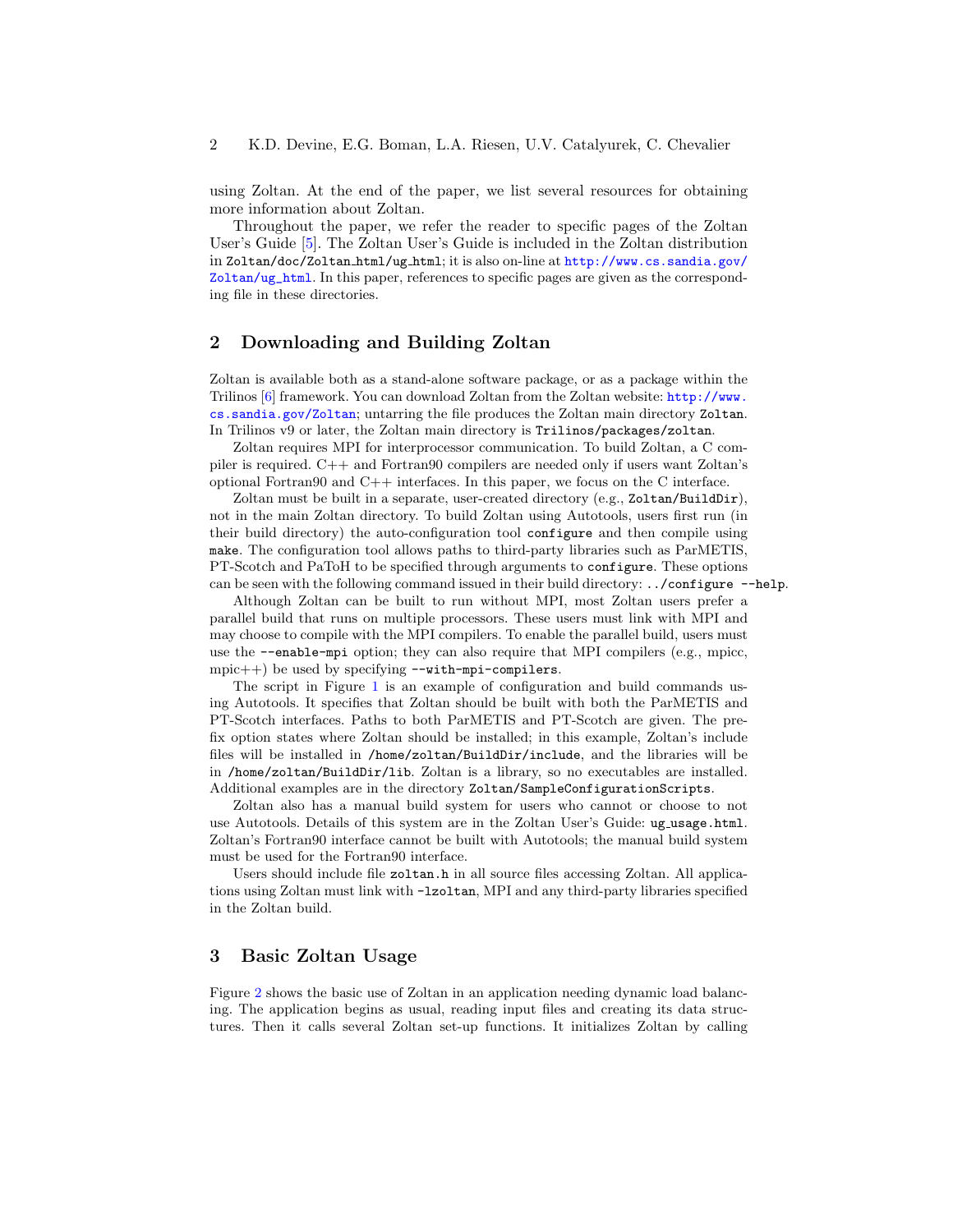```
../configure \
--prefix=/home/zoltan/BuildDir \
--enable-mpi --with-mpi-compilers --with-gnumake \
--enable-zoltan \
--with-scotch \
--with-scotch-incdir="/Net/local/proj/all/src/Scotch5" \
--with-scotch-libdir="/Net/local/proj/linux64/lib/Scotch5" \
--with-parmetis \
--with-parmetis-incdir="/Net/local/proj/all/src/ParMETIS3" \
--with-parmetis-libdir="/Net/local/proj/linux64/lib/ParMETIS3"
make everything
make install
```
<span id="page-2-0"></span>Fig. 1. Example script for configuring and building Zoltan using Autotools.

Zoltan Initialize, which checks that MPI is initialized. It also calls Zoltan Create to allocate memory for Zoltan; a pointer to this memory is returned by Zoltan Create and must be passed to all other Zoltan functions. Next, by calling Zoltan Set Param, the application selects the partitioning method it wishes to use and sets method-specific parameters. It registers pointers to callback functions through calls to Zoltan Set Fn. These callback functions provide Zoltan with information about the application data; they are described in Section [4.](#page-2-1) After the set-up is completed, the application computes a new partition by calling Zoltan LB Partition and moves the data to its new part assignments by calling Zoltan Migrate. After migration, Zoltan LB Free Data frees the arrays returned by Zoltan LB Partition. The application then proceeds with its computation using the newly balanced partition. Partitioning and computation can occur in many iterations of the application, with part assignments changing to adjust for changes in the computation. After the iterations are completed, the application calls Zoltan Destroy to free the memory allocated in Zoltan Create, and completes its execution by returning the results of the computation.

The basic set-up of Zoltan — initializing, allocating memory, setting parameters, and registering callback functions, and freeing memory — is the same regardless of whether one uses Zoltan for partitioning, ordering, or coloring. Only the operations in the iteration loop would change if ordering or coloring were needed. Syntax for set-up functions is in the Zoltan User's Guide: ug\_interface\_init.html.

### <span id="page-2-1"></span>4 Describing Application Data to Zoltan

Zoltan is designed to support a wide range of applications whose basic data entities can include (but are not limited to) finite elements, particles, matrix rows/columns/nonzeros, circuits, and agents. Rather than limit Zoltan's capabilities to a specific entity, we consider an entity to be merely an object or thing on which Zoltan operates. Each object must have a GlobalID: a name that is unique across all processes. Each GlobalID is an array of unsigned integers. Examples of single-integer GlobalIDs include global element numbers and global matrix row numbers. Applications that don't support global numbering can use, e.g., a two-integer GlobalID consisting of the process rank of the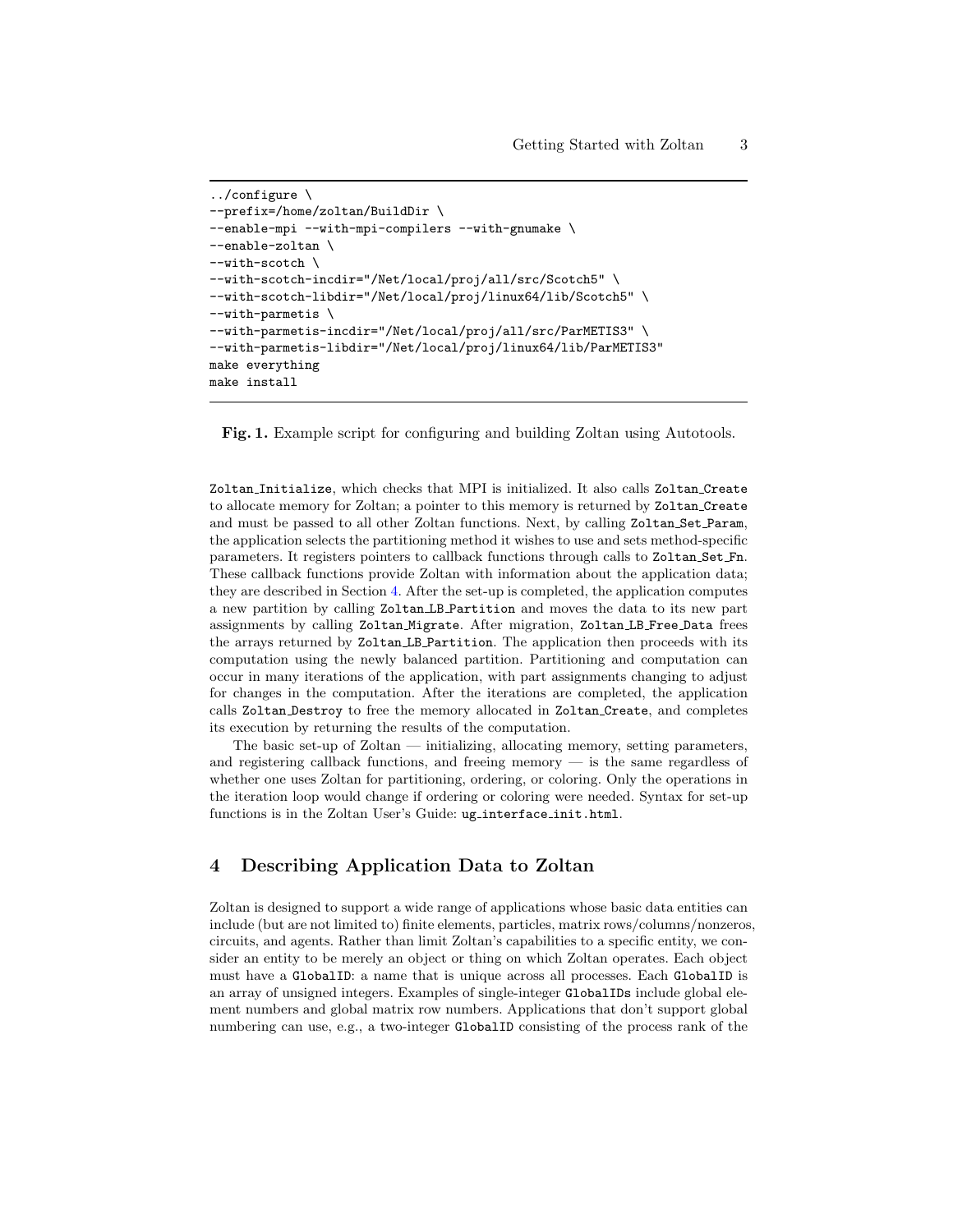#### 4 K.D. Devine, E.G. Boman, L.A. Riesen, U.V. Catalyurek, C. Chevalier



<span id="page-3-0"></span>Fig. 2. Use of Zoltan in a typical dynamic application. Calls to Zoltan functions are shown in red; application operations are in blue.

process that owns the entity and a local entity counter in the process. Zoltan uses these GlobalIDs only to identify objects, so any unique naming scheme is acceptable.

Zoltan also gives users the option of providing a LocalID for each object. Each LocalID is also an array of unsigned integers. Examples of useful LocalIDs include objects' indices in an array of data and pointers to the objects in memory. Using LocalIDs, applications can quickly locate objects without having to map from GlobalIDs to the local location of the objects. More information on GlobalIDs and LocalIDs is in the Zoltan User's Guide: ug\_usage.html.

Just as Zoltan isn't limited to use for specific types of entities, it is also not limited to use with specific application data structures. Instead, the interface to Zoltan completely separates Zoltan's data structures from applications' data structures. This separation is achieved through the use of callback functions — small functions written by the user that access the user's data structures and return needed data to Zoltan. When applications call, say, Zoltan LB Partition, Zoltan calls these user-provided callback functions to get the application data it needs to do partitioning.

At a minimum, users must write a ZOLTAN NUM OBJ FN that returns the number of objects owned by a process, and a ZOLTAN OBJ LIST FN that returns the GlobalIDs and optional LocalIDs for those objects. Other callback functions needed depend on the operations to be performed by Zoltan. Geometric partitioning methods, for example, require a ZOLTAN NUM GEOM FN that returns the geometric dimension of the data and a ZOLTAN GEOM MULTI FN that returns each object's geometric coordinates. Graph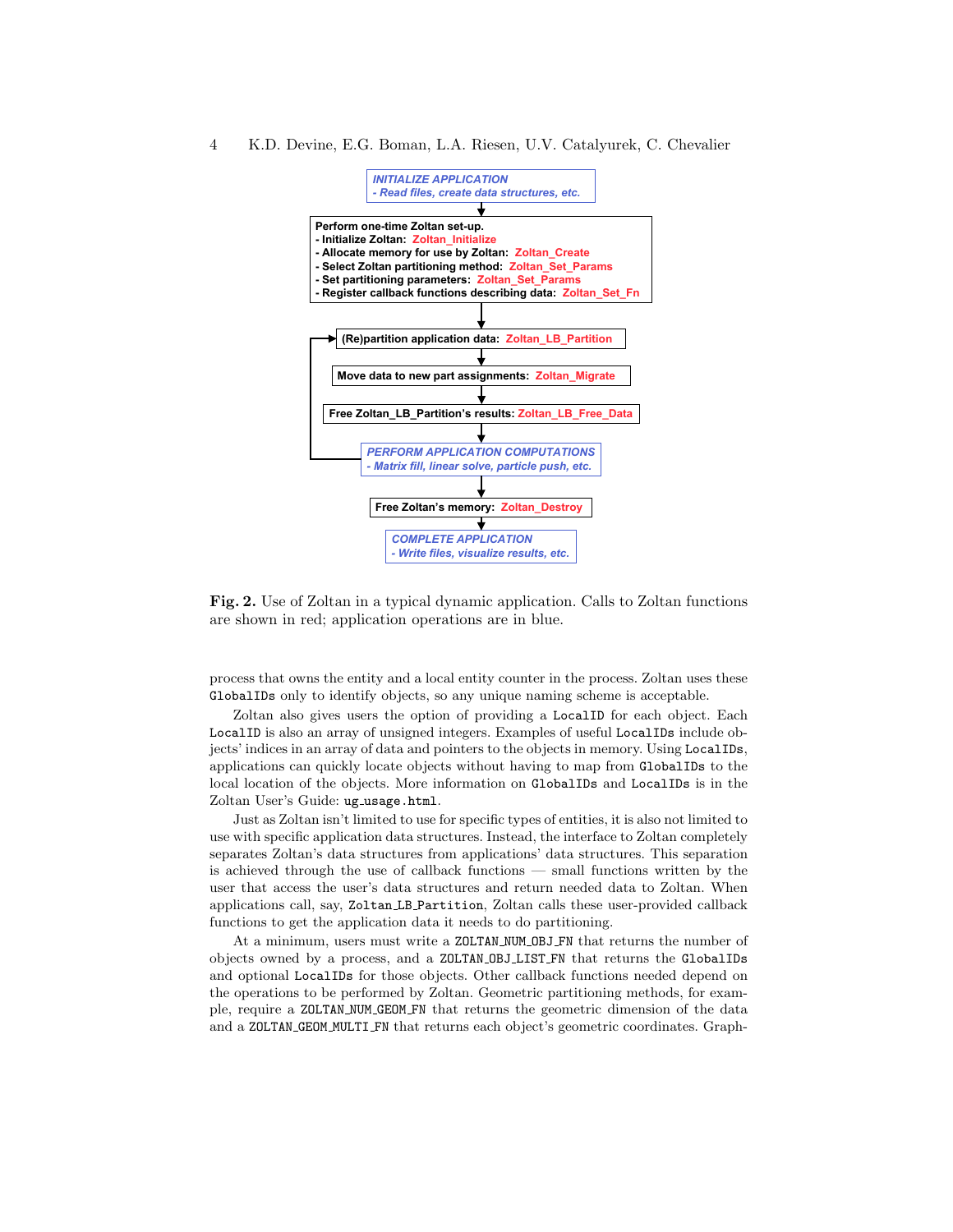based partitioning, coloring and ordering algorithms require the graph-based callbacks ZOLTAN NUM EDGE MULTI FN and ZOLTAN EDGE LIST MULTI FN to return information about connectivity between objects. A list of commonly used functions is provided in Figure [3;](#page-4-0) full details of callbacks are in the Zoltan User's Guide: ug\_query\_1b.html.

Users register pointers to their callback functions by calling Zoltan Set Fn. In each Zoltan Set Fn call, users provide the function pointer and the function type for one callback function. Users may also provide a pointer to one of their data structures to allow that data structure to be accessed in the callback function. Whenever Zoltan calls a callback function, the data pointer provided at registration is passed to the function.

An example of a Zoltan Geom Multi Fn callback function for a particle based simulation is included in Figure [4.](#page-5-0) For each GlobalID passed to the function, it returns the coordinates of the particle corresponding to the GlobalID. The function uses LocalIDs to locate the requested particles in the application data structure. The user's data pointer registered with user geom multi fn in Zoltan Set Fn is provided through the void \*data pointer. All arrays that callback functions fill (e.g., the geomVec array in Figure [4\)](#page-5-0) are allocated by Zoltan.

| Callback                                          | Return values                          |
|---------------------------------------------------|----------------------------------------|
| All methods                                       |                                        |
| ZOLTAN_NUM_OBJ_FN                                 | Number of objects on processor         |
| ZOLTAN_OBJ_LIST_FN                                | List of object IDs and weights         |
| <i>Geometric partitioning</i>                     |                                        |
| ZOLTAN_NUM_GEOM_FN                                | Dimensionality of domain               |
| ZOLTAN_GEOM_MULTI_FN                              | Coordinates of items                   |
| Hypergraph partitioning                           |                                        |
| ZOLTAN_HG_SIZE_CS_FN                              | Number of hyperedge pins               |
| ZOLTAN_HG_CS_FN                                   | List of hyperedge pins                 |
| ZOLTAN_HG_SIZE_EDGE_WTS_FN                        | Number of hyperedge weights            |
| ZOLTAN HG EDGE WTS FN                             | List of hyperedge weights              |
| Graph/hypergraph partitioning, ordering, coloring |                                        |
| ZOLTAN_NUM_EDGE_MULTI_FN                          | Number of graph edges                  |
| ZOLTAN EDGE LIST MULTI FN                         | List of graph edges and weights        |
| Data migration                                    |                                        |
| ZOLTAN_PACK_OBJ_MULTI_FN                          | Object data in a communication buffer  |
| ZOLTAN_UNPACK_OBJ_MULTI_FN                        | Object data inserted in data structure |

<span id="page-4-0"></span>Fig. 3. Commonly used Zoltan callback functions and their return values.

## 5 Using Zoltan for Load Balancing and Partitioning

The goal of load balancing and partitioning is dividing data and work among processes in a way that minimizes the overall application execution time. The goal is most often achieved when work is distributed evenly to processes (eliminating process idle time) while at the same time minimizing communication among processes. A *partition* is an assignment of data and work to subsets called parts that are mapped to processes. Static partitioning is done once at the beginning of an application, with the resulting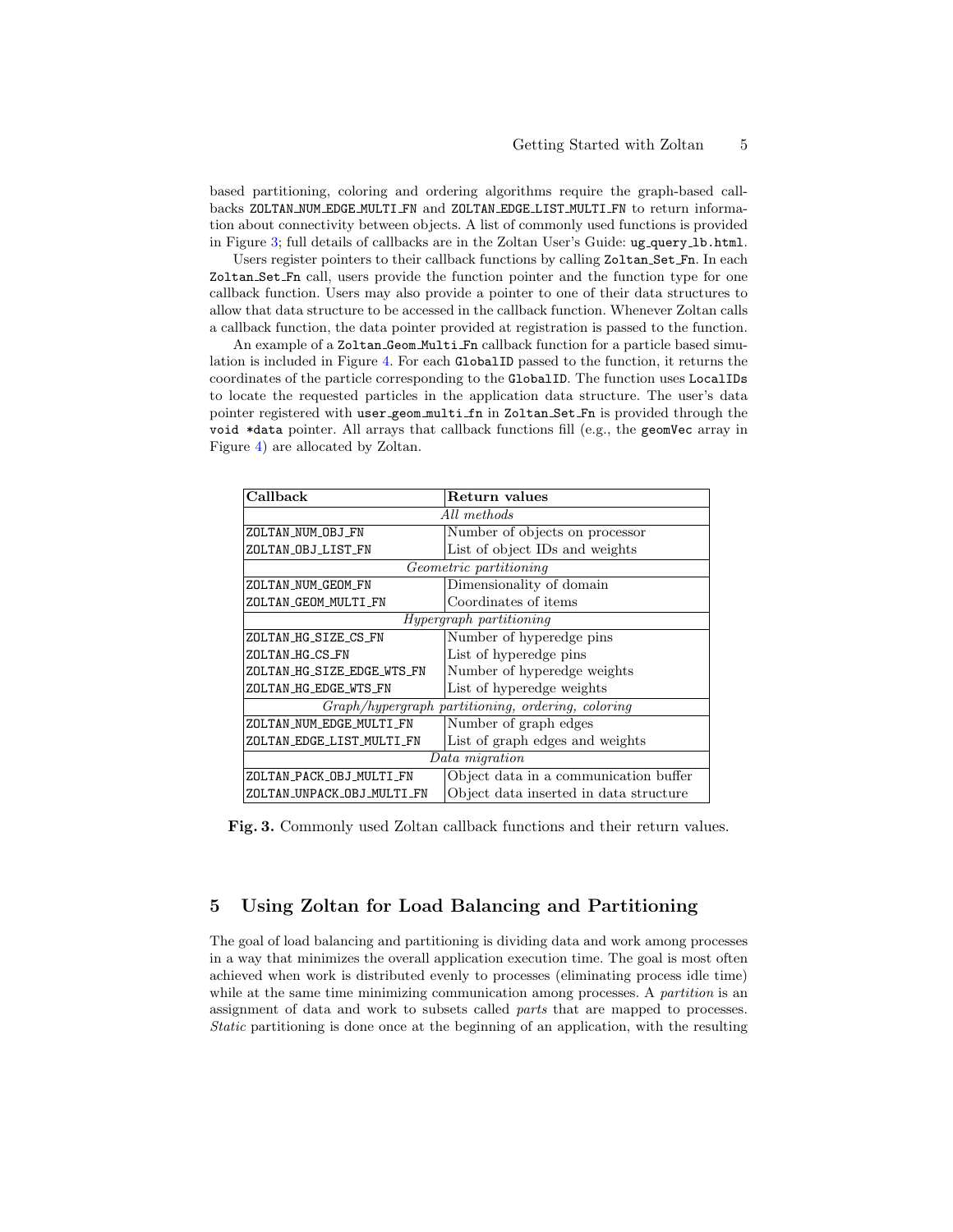```
#include "zoltan.h"
/* Application data type for particle simulation. */
struct Particle {
 int id;
 double x, y, z;
 /* ... solution values, etc. ... */
};
/* Return coordinates for objects requested by Zoltan in globalIDs array. */
void user_geom_multi_fn(void *data, int nge, int nle, int numObj,
                       ZOLTAN_ID_PTR globalIDs, ZOLTAN_ID_PTR localIDs,
                       int dim, double *geomVec, int *err)
{
  /* Cast data pointer provided in Zoltan_Set_Fn to application data type. */
 /* Application data is an array of Particle structures. */
 struct Particle *user_particles = (struct Particle *) data;
 /* Assume for this example that each globalID and localID is one integer. */
 /* Each globalID is a global particle number; each localID is an index */
 /* into the user's array of Particles. */
 if (nge != 1 || nle != 1) {*err = ZOLTAN_FATAL; return;}
 /* Loop over objects for which coordinates are requested */
 int i, j = 0;
 for (i = 0; i < numObj; i++) {
   /* Copy the coordinates for the object globalID[i] (with localID[i]) */
   /* into the geomVec vector. Note that Zoltan allocates geomVec. */
   geomVec[j++] = user_particles[localIDs[i]].x;
   if (dim > 1) geomVec[j++] = user_particles[localIDs[i]].y;
   if (\dim > 2) geomVec[j++] = user_particles[\text{localIBs}[i]].z;}
 *err = ZOLTAN_OK;}
```
<span id="page-5-0"></span>Fig. 4. An example of a ZOLTAN GEOM MULTI FN callback for a particle simulation.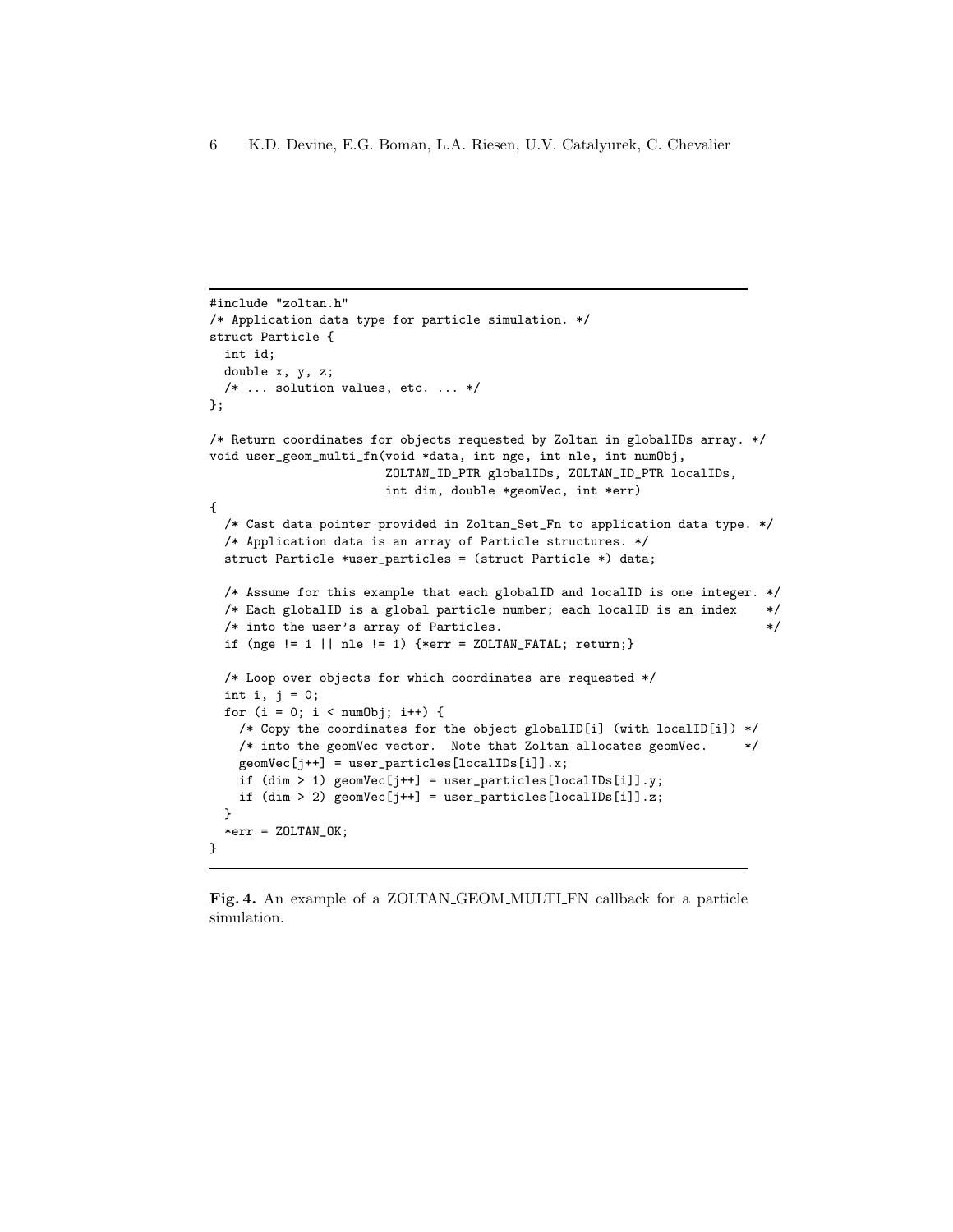partition used throughout the computation. Dynamic partitioning is needed in applications whose data locality or work loads vary during the course of the computation. Dynamic partitioning methods have the additional goal of minimizing the cost to move data from the existing partition to the new one.

No single partitioning algorithm is effective for all applications. Applications such as contact detection and particle methods require partitioners that preserve geometric locality of data, while linear solvers and finite element methods benefit from exploiting the structure of interdependencies of their data. Dynamic applications require fast partitioners with low data movement costs, while static applications can tolerate greater partitioning time in exchange for higher quality partitions.

For this reason, we have included a suite of partitioning algorithms in Zoltan. These algorithms fall into three main catagories: geometric, graph-based, and hypergraphbased. Each category requires different callback functions (see Figure [3\)](#page-4-0). Users select a method by setting the Zoltan parameter LB METHOD. They specify whether they are want partitioning (where existing partition is ignored in computing the new one) or repartitioning (where the existing partition is accounted for to reduce data movement costs) with the parameter LB APPROACH. By setting method-specific parameters, users can further customize their choice of partitioning algorithms. High-level Zoltan partitioning parameters are described in the Zoltan User's Guide: ug alg.html; method specific parameters are listed in the User's Guide with each method's description.

All partitioners require the ZOLTAN NUM OBJ FN and ZOLTAN OBJ LIST FN callbacks to get the objects to be partitioned. Users may also specify weights representing computation costs with each object; if no weights are specified, Zoltan assumes each object has unit weight. Users may also adjust the desired number of parts (parameters NUM GLOBAL PARTS and/or NUM LOCAL PARTS), the desired size of each part (function Zoltan LB Set Part Sizes), and the amount of load imbalance acceptable in the new partition (parameter IMBALANCE\_TOL).

Geometric methods partition data based on their geometric locality. Objects that are physically close to each other are assigned to the same process. Geometric methods in Zoltan include Recursive Coordinate Bisection [\[7\]](#page-9-4) (RCB), Recursive Inertial Bisection [\[8,](#page-9-5)[9\]](#page-9-6) (RIB), and Space-Filling Curve partitioning [\[10,](#page-9-7)[11\]](#page-9-8) (HSFC). Geometric methods are fast and easy to use, making them appropriate for dynamic applications requiring frequent repartitioning. Because they preserve geometric locality of objects, they are ideal for contact detection and particle simulations. However, because they do not explicitly model communication, they can produce partitions with relatively high communication costs.

Graph partitioning is perhaps the most well-known partitioning method. The application is represented as a graph, where data objects are vertices and pairwise data dependencies are edges. The graph partitioning problem is then to partition the vertices into equal-weighted parts, while minimizing the weight of edges with endpoints in different parts. This is an NP-hard optimization problem, but fast multilevel algorithms and software produce good solutions in practice [\[12,](#page-9-9)[13\]](#page-9-10). In general, graph partitioning produces better quality partitions than geometric methods, but the partitions take longer to compute. Zoltan includes interfaces to two popular graph partitioning libraries: PT-Scotch [\[2\]](#page-8-1) and ParMETIS [\[4\]](#page-9-1). It also has native graph-partitioning capabilities through its hypergraph partitioner.

Hypergraph partitioning improves the communication model used in graph partitioning. Like the graph model, the hypergraph model represents data objects as vertices. But hypergraph edges represent data dependencies among among sets of objects, not just pairs. Unlike the graph model, the hypergraph model can represent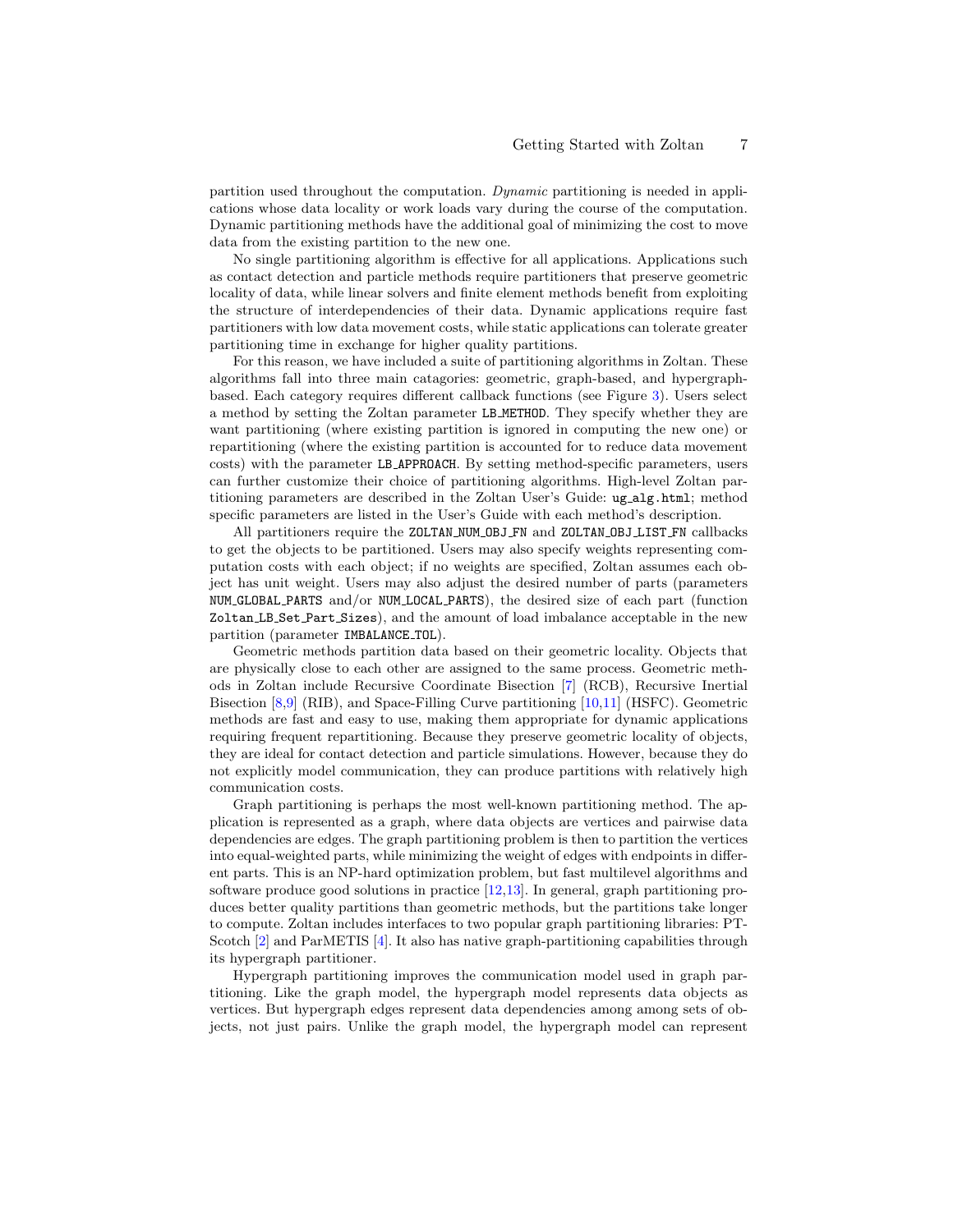non-symmetric dependencies between objects. Moreover, it more accurately represents communication volume for edges that cross part boundaries, leading to higher quality partitions. The main drawback of hypergraph methods is that they take longer to run than graph algorithms. Zoltan has a native parallel hypergraph partitioner [\[14,](#page-9-11)[15\]](#page-9-12) (PHG), as well as an interface to the serial hypergraph partitioner PaToH [\[3\]](#page-9-0).

After selecting a partitioning method, users call Zoltan LB Partition to compute the new data distribution. This call only computes a suggested partition; it does not actually migrate data to new parts. Zoltan LB Partition returns lists of objects to be exported and/or imported to new parts, along with their destinations. These arrays are exactly the input needed by Zoltan's data migration function Zoltan Migrate, described below. Because their size cannot be pre-determined by the user, the returned arrays are allocated by Zoltan; they should be freed later by function Zoltan LB Free Part. More details about Zoltan partitioning are in the Zoltan User's Guide: ug\_alg.html and ug\_interface\_1b.html.

### 6 Using Zoltan for Data Migration

Data migration is, perhaps, the most complicated step in doing dynamic partitioning. After a new partition is computed, application data must be removed from its old part and added to its new part, and interprocessor dependencies between data must be re-established. Because Zoltan does not have information about the application's data structures, it cannot modify those data structures directly. It can, however, help with the communication needed to send objects from their current parts to their new ones. Applications may choose to migrate data on their own, or they can use the Zoltan Migrate function to help with migration. Zoltan Migrate accepts as input the import and/or export lists returned by Zoltan LB Partition.

As in partitioning, Zoltan uses callback functions to access applications' data for data migration. To use Zoltan Migrate, users must provide a Zoltan Pack Obj Multi Fn that packs data that is being sent to a new part into a communication buffer. Users must also provide a Zoltan Unpack Obj Multi Fn that inserts received data into a part's data structures. The additional callbacks (Zoltan Pre Migrate PP Fn, Zoltan Mid Migrate PP Fn, and Zoltan Post Migrate PP Fn) allow the user to specify operations that should occur before data is packed, between the send and the receive, and after data is unpacked, respectively. More details are in the Zoltan User's Guide: ug query mig.html and ug interface mig.html.

### 7 Using Zoltan for Coloring

Zoltan's parallel coloring algorithms are based on the framework described in [\[16\]](#page-9-13). Coloring is often used for identifying concurrency in parallel computations and efficiently computing sparse Jacobian and Hessian matrices. The problem input is described as a graph, using the graph-based callbacks in Figure [3.](#page-4-0) Each object or task is a graph vertex, with graph edges describing dependencies between the vertices. In distance-1 coloring, vertices are assigned an integer label such that no two adjacent vertices have the same label. In distance-2 coloring, vertices are labeled such that no two vertices connected by a path of length one or two share the same label.

Users call the function Zoltan Color to compute a coloring. Zoltan Color returns, for each object on a process, the label assigned to the object. Before calling Zoltan Color, users must allocate the arrays that return the objects and labels.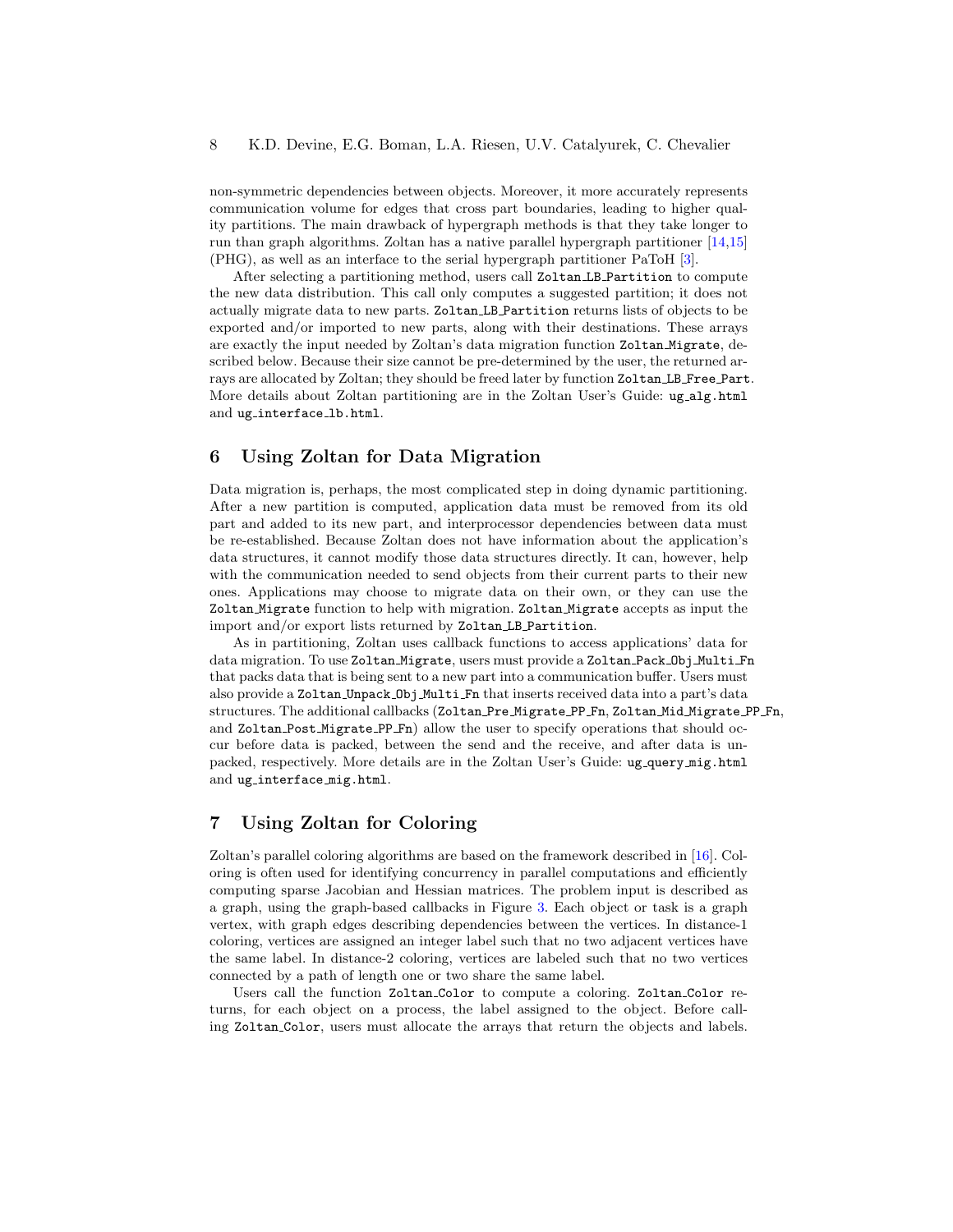Zoltan parameters control coloring distance (parameter DISTANCE), method (parameter COLORING METHOD), and performance characteristics. Zoltan's coloring capability is described in the Zoltan User's Guide: ug\_color.html and ug\_interface\_color.html.

### 8 Using Zoltan for Ordering

Zoltan provides interfaces for vertex ordering of graphs (sparse matrices). The parallel ordering algorithms in Zoltan are provided through interfaces to the PT-Scotch [\[2\]](#page-8-1) and ParMETIS [\[4\]](#page-9-1) libraries; to do ordering, users must specify one of these libraries during Zoltan's build process. Both libraries perform parallel nested-dissection ordering [\[17\]](#page-9-14), which is typically used to reduce fill in direct solvers and Cholesky factorizations. As in coloring, the problem input is described as a graph, using the graph-based callbacks in Figure [3.](#page-4-0) Ordering is currently available only for undirected graphs representing sparse symmetric matrices. Here graph vertices represent matrix rows (and columns), while graph edges represent matrix nonzeros.

Users call the Zoltan function Zoltan Order to compute an ordering. Zoltan Order returns the permutation and inverse permutation vectors describing the new ordering. Before calling Zoltan Order, users must allocate the arrays that return the objects and permutations. Additional Zoltan functions return information about the separators used in computing the nested-dissection ordering. More information on Zoltan's ordering interface is in the Zoltan User's Guide: ug\_order.html and ug\_interface\_order.html.

### 9 Resources for Further Information about Zoltan

Other tools available in Zoltan include distributed data directories and unstructured communication tools. Distributed data directories provide memory efficient, constanttime look-ups of off-processor data. They have been used for updating ghost information and building communication maps in finite element and particle simulations. The unstructured communication tools provide simple interfaces to complicated communication patterns. They are used throughout Zoltan, and are available to applications as well for, say, mapping data between multiple decompositions in multiphase simulations. These utilities are described in the Zoltan User's Guide: ug\_util.html.

Examples using Zoltan are included with the Zoltan distribution in the directory Zoltan/examples. The examples exercise both the C and C++ interfaces to Zoltan. Graph, geometric, and hypergraph callbacks are included for simple input data.

Zoltan news is listed at the Zoltan homepage: <http://www.cs.sandia.gov/Zoltan>. Detailed specification of Zoltan's interface and callbacks functions is in the Zoltan User's Guide: [http://www.cs.sandia.gov/Zoltan/ug\\_html/ug.html](http://www.cs.sandia.gov/Zoltan/ug_html/ug.html). Questions about Zoltan can be emailed to zoltan-users@software.sandia.gov.

### References

- <span id="page-8-0"></span>1. Devine, K., Boman, E., Heaphy, R., Hendrickson, B., Vaughan, C.: Zoltan data management services for parallel dynamic applications. Computing in Science and Engineering 4 (2002) 90–97
- <span id="page-8-1"></span>2. Pelligrini, F.: PT-SCOTCH 5.1 user's guide. Research rep., LaBRI (2008)